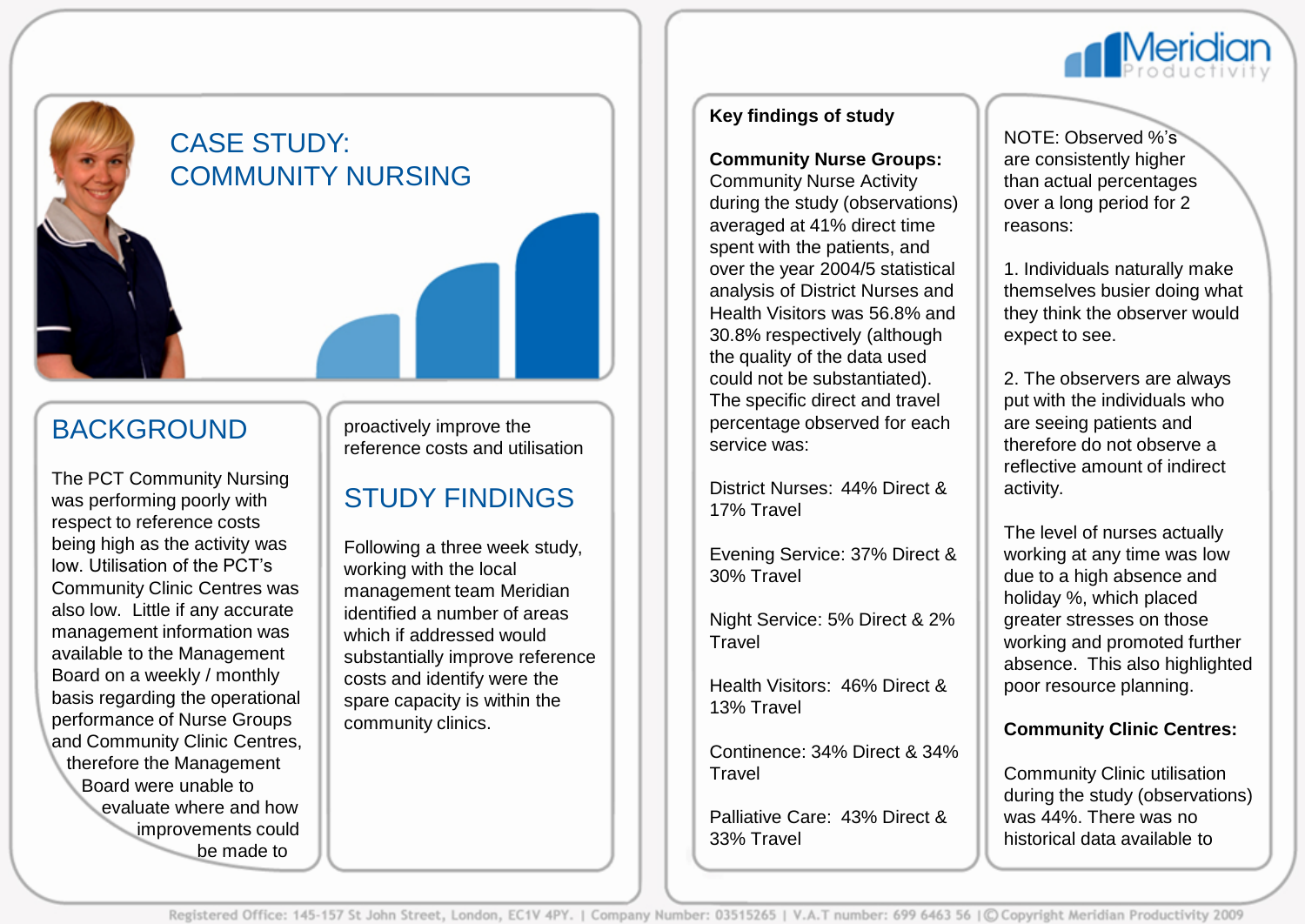# CASE STUDY: COMMUNITY NURSING

analyse Clinic utilisation over a longer period. On the clinic session timetables the rooms appeared to be utilised a large % of the time but in reality many of the sessions were only used once a month or each speciality only used a portion of the sessions booked each week and then often for only a small number of patients.

# **OBJECTIVES**

**Community Nurse Groups** Provide Community Nursing capacity planning tools

Develop a Nurse Management Information system Increase Utilisation of Nursing Resources Identify and resolve ongoing operational problems

## **Community Clinic Centres**

Provide CLINIC capacity planning tools and rooms/estate allocation model

Develop a Clinic Management Information system

Increase Utilisation of Estate **Resources** 

Identify and resolve ongoing operational problems

# PROJECT RESULTS

## **Community Nurse Groups**

In consultation with the community nurse groups, the planned activity was agreed with varying increases as shown below:

District Nurses: 75% Direct including Travel

Evening Service: 75% Direct including Travel

Night Service: No change as service is either continued or not

Health Visitors: 65% Direct including Travel

Continence: 75% Direct including Travel

Palliative Care: 75% Direct including Travel

This was achieved by designing a capacity planning tool which built up from individual to team to speciality. At each level the activity was agreed as achievable by the nurses/managers involved. The net effect of this increase in potential activity was to release a number of nurses to do additional activities and so reduce the reference costs. A management information system was also introduced which now provides accurate timely information on all operational indicators for the management team weekly meeting. Weekly activity has now increased to an annual potential of 161% of 2004-5 activity.

## **Community Clinic Centres**

In consultation with the Senior Administrators, the process of planning and measuring the clinical activity was agreed and installed. This was achieved by designing a capacity planning

tool which built up from individual clinic details to area summaries. Three measurements were produced.

**Meridio** 

1. Planned annual utilisation of clinics. This took the details of all clinics and averaged it to take into account of clinic frequencies i.e. weekly, fortnightly, monthly to give an overall percentage if clinics were ran as planned.

2. Planned weekly utilisation of the clinics for 4 weeks in advance. This is to take into account all the planned clinics that were not run or cancelled. It would also be used to switch sessions on or off as direct booking comes on line.

3. Patient numbers attending each clinic and therefore the actual utilisation using standard appointment times.